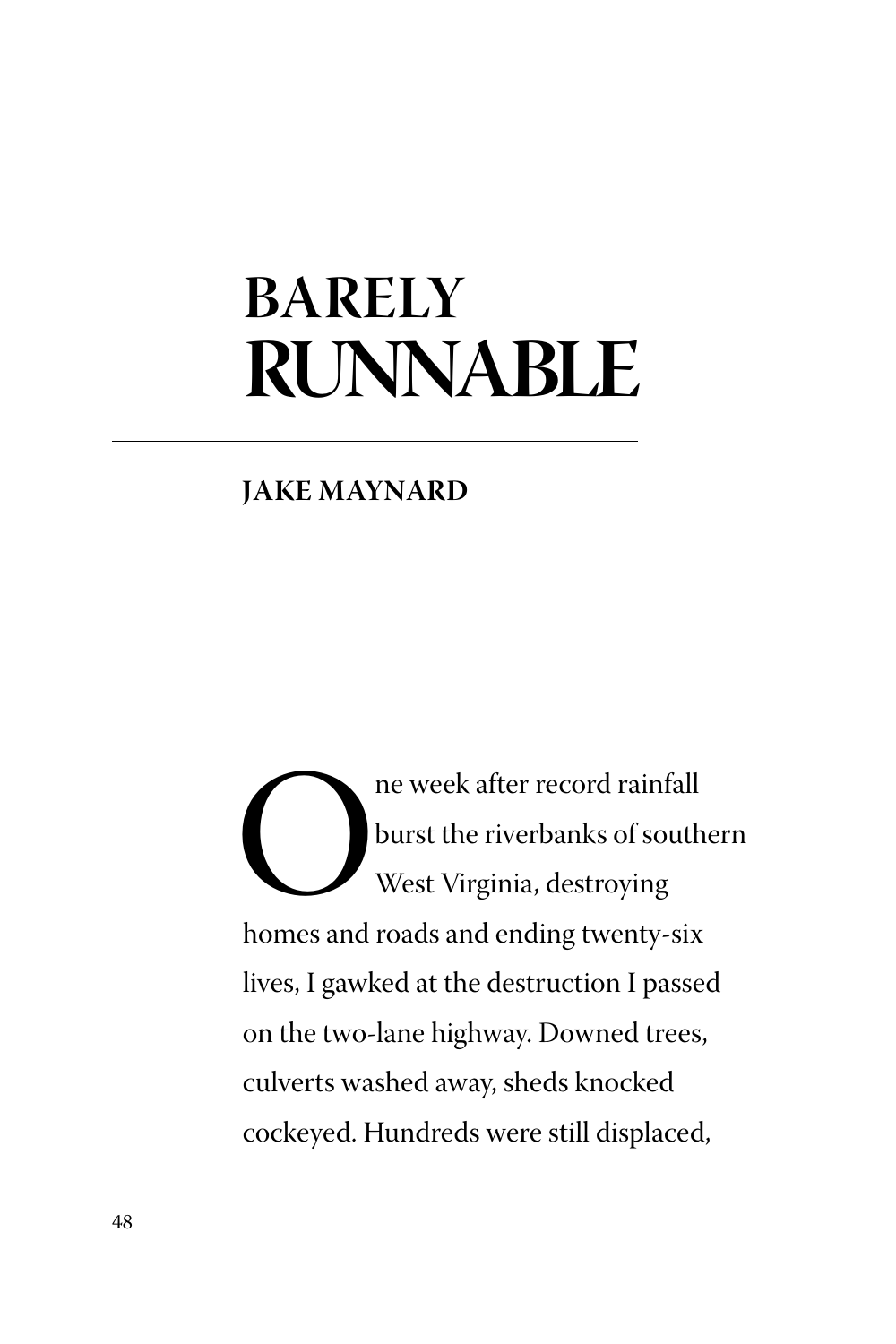many more still without electricity. It was mid-summer. Hot, cloudless, and bright. I was headed to Fayette County, near the heart of the damage, to spend the weekend at an "adventure resort." There, I would be paid 400 dollars to write a short narrative promoting their main attraction—whitewater rafting on the Gauley River.

I wasn't to be rafting, though. The Gauley was too flooded to raft. But there were deadlines to make, promos to release. Therefore, as the marketing company explained to me, "the story will require research and some imagination."

What they meant was that they wanted a fake narrative they would publish as travelogue, as truth. They wanted "vivid and colorful" language. Something picturesque, majestic, fulfilling, resplendent, etc. They'd hired me, in part, because my CV showed I was "also a fiction writer." But name a writer who doesn't tell a little fiction.

Big blue resort signs pointed me—like I would be otherwise incredulous—down a county road with ditches still choking on flotsam. The road wound through a little town where all the once-identical company houses had turned different shades of haggard, like the place where I grew up. Past town, the resort's entrance appeared: a billboard, fresh blacktop, and a pond the color of a peacock.

At the log-faced Welcome Center, the tattooed hostess surprised me with the news that I'd be rafting The Gauley after all. And instead of the usual summer current, we'd be rafting at 9,000 cubic feet per second—the highest flow that they would take guests on, per industry policy. "You'll be on the first trip since the flood!" she told me. "There's no real way of telling what you're gonna find out there."

Across a parking lot, I found the resort's bar & grill, a structural twin to the Welcome Center. It was called The Lost Paddle, and inside it looked like Applebee's had tried to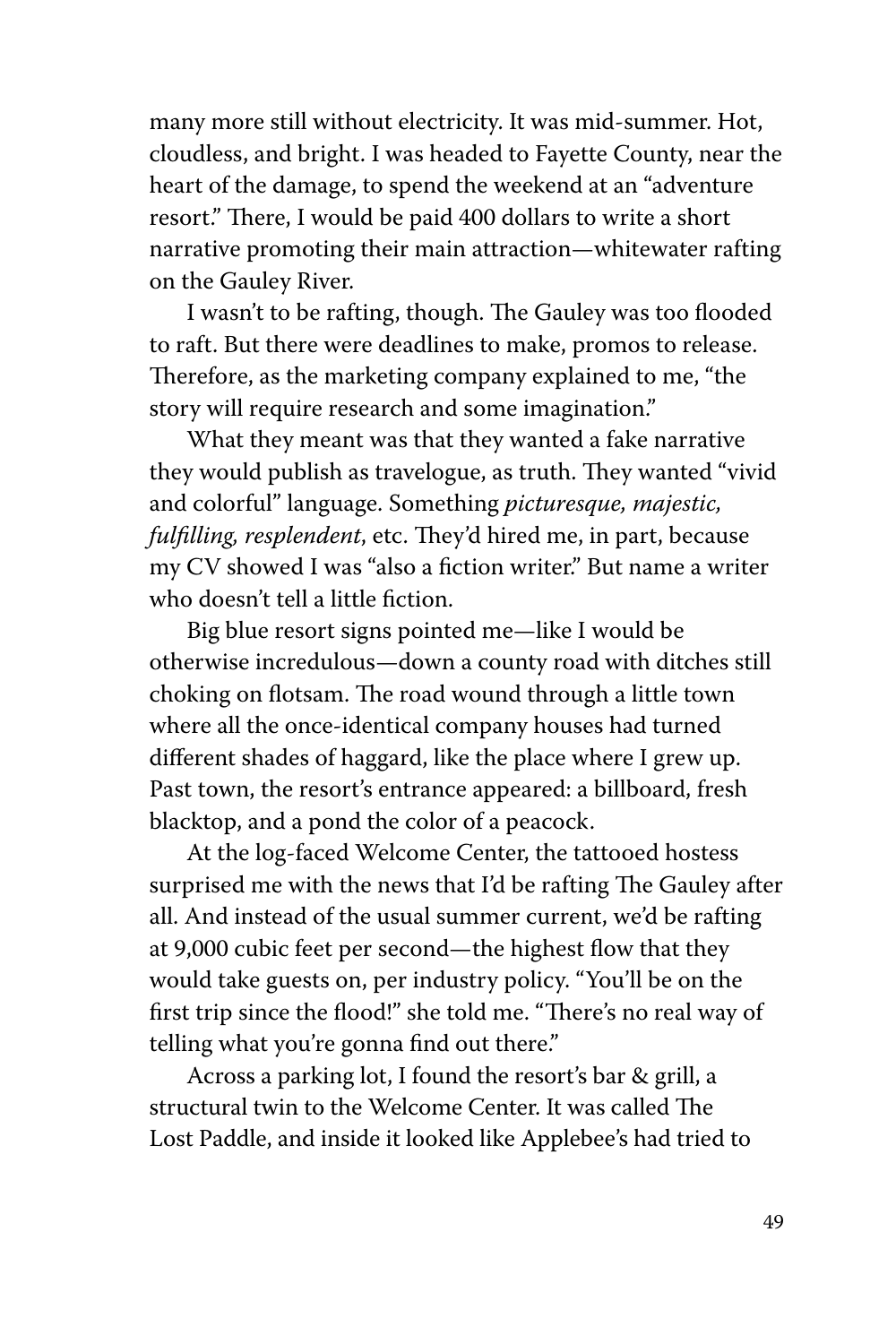launch a chain of dive bars. At a barstool, two free beers later, I googled Gauley River. Google read my mind, suggesting "Gauley River Deaths." I stopped myself from reading the statistics. Instead I found a site that provided up-to-the-minute gauges of the river's height. In bold red letters, it said the river was "Not Runnable." Good, I thought. Maybe this was official. Maybe I could just drive home and imagine the whole piece.

The Lost Paddle was running a special: one dollar from the sale of every West Virginia-made beer would be donated to flood relief efforts. Drinking my charity beer, I listened to two dreadlocked bartenders discussing the flood. One person—one  $body$ —was still missing. They seemed shaken-up and rightly so. This was their community. But they still had to sell T-shirts and rent cabins and take people down the river, riding the same water that'd done the deed.

I checked the site again. In electric green it read, "Barely Runnable."

■ ■ ■

The backside of the bar opened to a veranda overlooking the "Wonderland Waterpark"—a two-acre lake crowded with zip lines and giant inflatable pool toys. Some were shaped like ships, others like castles. Kids and shameless adults climbed the toys and jumped headlong into the water. The resort staff milled around the lake after their shifts, smoking and discussing work. I found a circle of grimy raft guides and told them I was a travel writer, not mentioning that my five stars had been pre-paid. I asked about the flood. With kayaks and rafts in tow, they said, they'd driven the swamped valleys, searching for trapped people and animals.

One guide, the only one dressed like a soccer dad, told me about an old woman who'd died. Howard's Creek, one county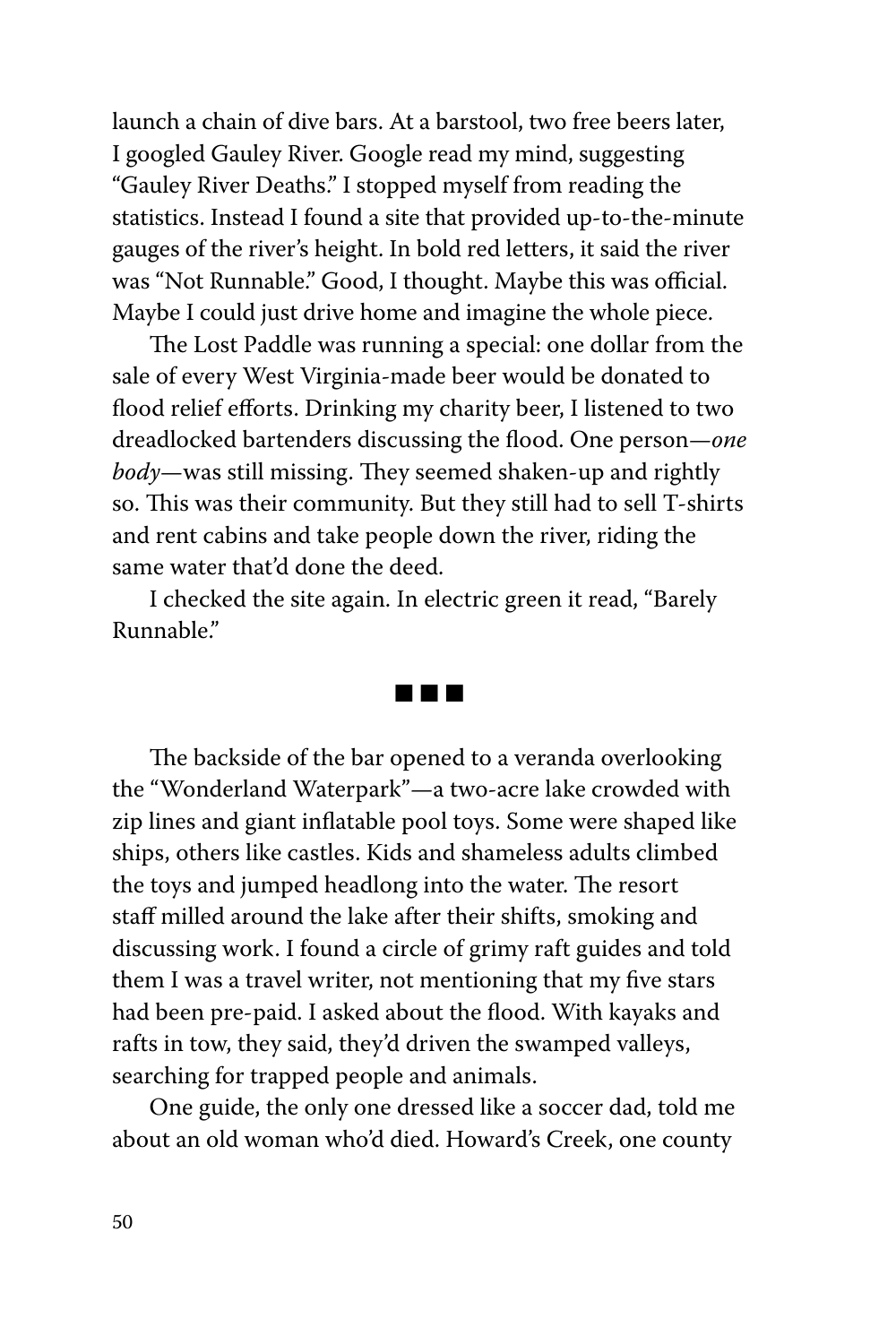over, had burst its banks and flooded her creekside home. She'd climbed to the upstairs, then the attic, and then the roof. The house floated away with her on it, catching fire when the gas line sheared. She clung to a tree, badly burned, through the night. There's a video online of her burning house, floating down the creek like a boat in a Norse funeral.

"We could hear her," he told me. "We could even talk to her. We could have gotten to her with a kayak. Even if I had to just cling to the tree with her all night, I would have."

He said the local fire department, which was managing the rescue effort, wouldn't let him help because of something to do with insurance. "If your house is on fire, you call a fireman," he said. "If you're trapped in a flood you should call a raft guide."

■ ■ ■

Geologically speaking, The Gauley is one of the oldest rivers in North America. But in another sense it's a modern construction. Beginning as a bog on one of West Virginia's highest mountains, The Gauley runs southwest for about a hundred miles through steep mountains that stop Midwestern clouds and shake the rain out of them. The Gauley used to cause severe flooding way downriver in Charleston, West Virginia's capital. In 1960 the Army Corps of Engineers decided to dam it. The process took six years, displaced the community of Gad, and created a four square-mile lake. A cemetery was flooded in the process, the bodies relocated only if the next of kin requested it.

Each fall, the Corps drains the dam and, for a few weekends a year, The Gauley becomes one of the best whitewater rivers in the country. In the summer it's supposed to be shallow and pittering. But the extreme rainfall had lifted the water level of the lake by thirty-eight feet. Worried for the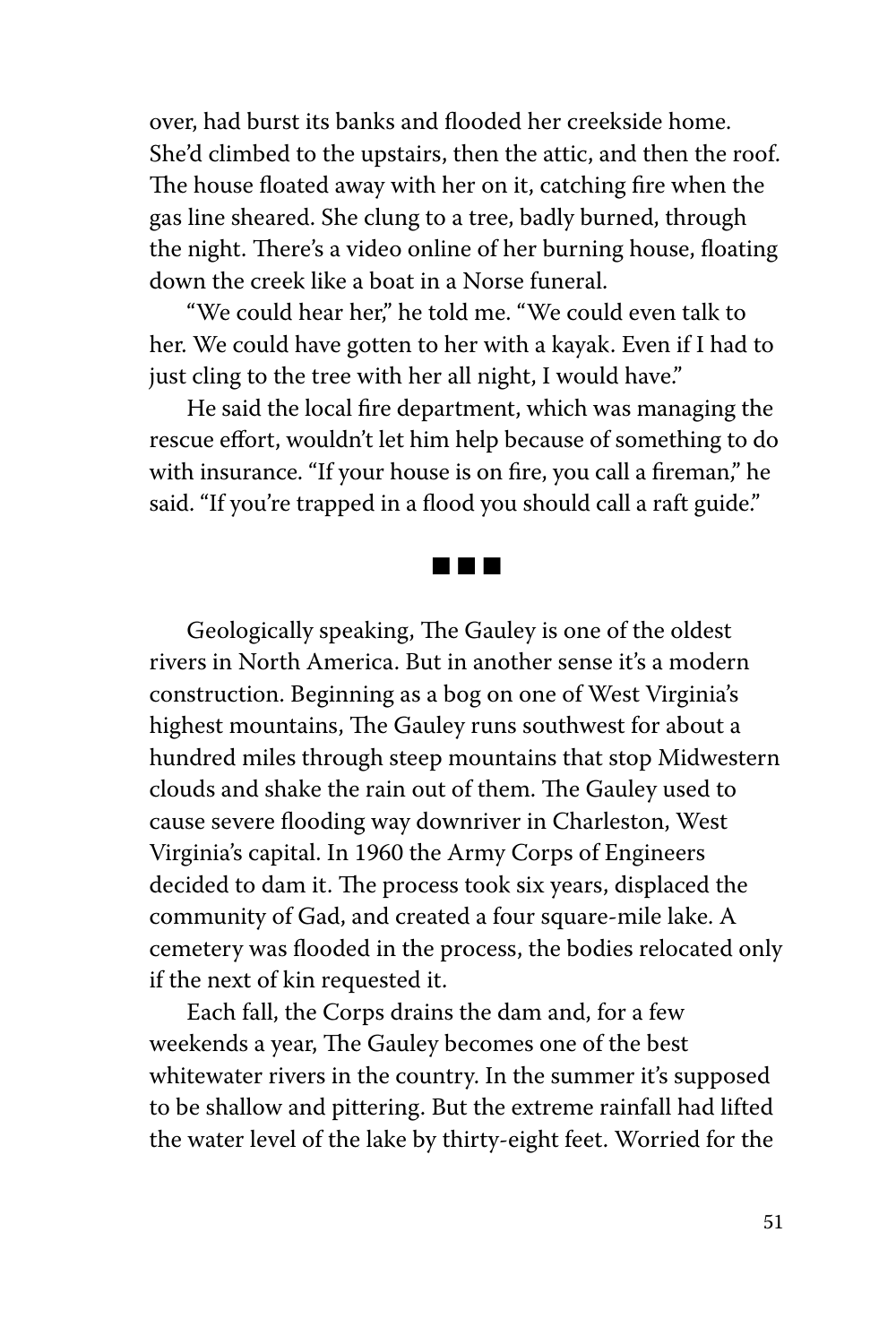dam's integrity, they'd been forced to open the dam wide for a few hours, releasing water at twenty times the usual flow. That much pressure could alter the river, the rapids. "It could be a whole new river," the tattooed hostess had told me. I knew I shouldn't write as much; my experience should be replicable by any potential visitors.



The next morning I signed waivers releasing liability for everything from drowning to theft to snake bites to "slippery mud." Then, thirty hokey tourists and I loaded onto an old school bus with a trailer of stacked rafts hitched to the back. To make more room, the guides made us wear our bright yellow life-vests and helmets during the bus ride. All of the tourists were white, sunscreen white. Some couples, families, aging buddies trying to reconnect. Then there was the

**Te alders and laurel that grew along the banks were all bent downriver, slicked back like a greaser's haircut.**

Christian young men's group from Iowa that had just finished a few days of "flood relief aid." Their leader—a little goateed guy with barbed wire tattooed around his bicep—kept telling his guys to "go big or go home." He said it again and again, slapping each teen on the back of his helmet.

 "Are you ready to party on the Gauley?" a guide hollered from the front of bus, pumping a fist into the air.

"Yes." "You can do better!" he hollered. "Yes!"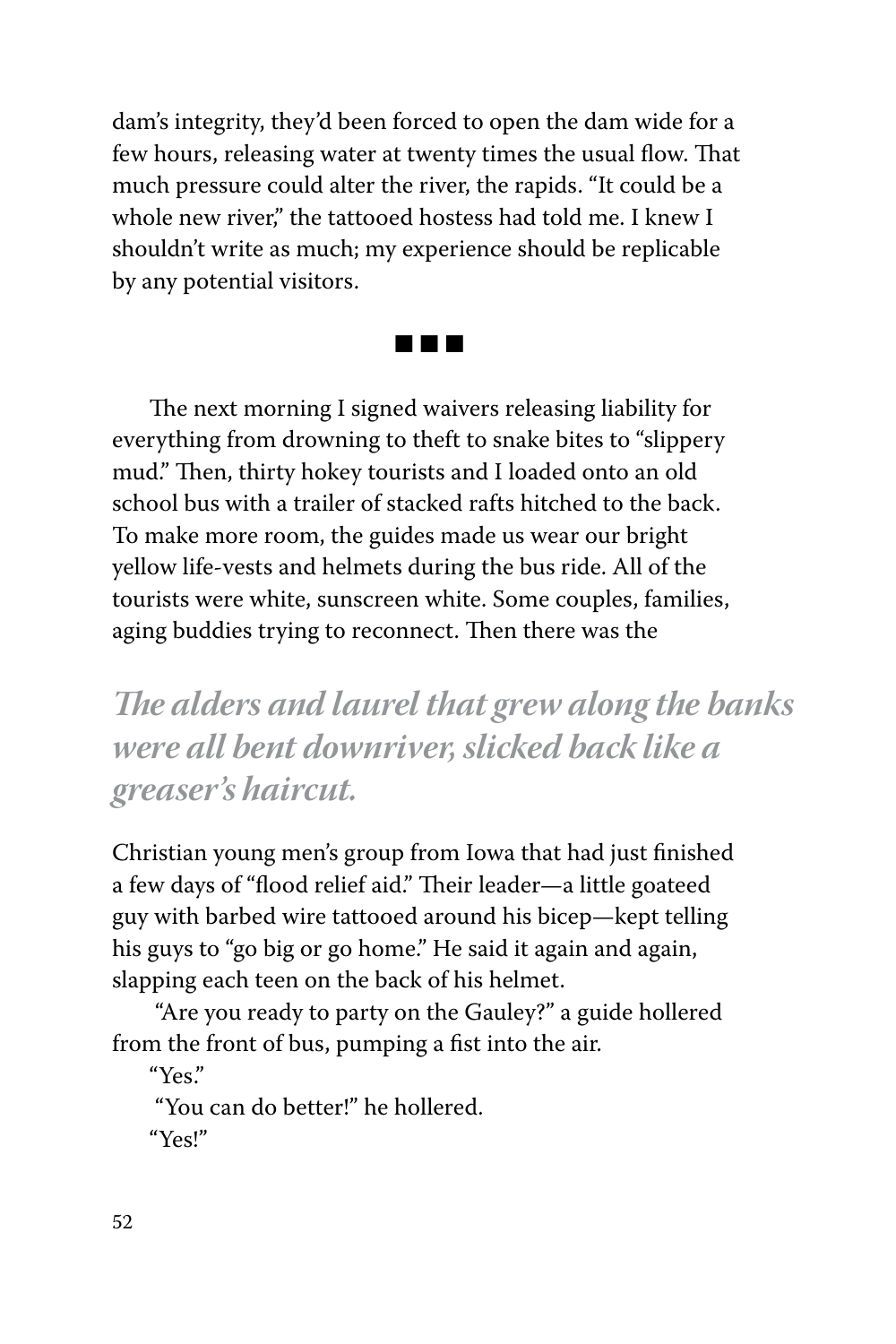When the guides told us of the river's dangers, I hoped they were exaggerating. I'd once known a raft guide who liked to terrify his clients with fake stories of deadly undercurrents on the safe river where he worked. He reasoned that by making the guests more afraid, they'd tip him better when they survived. His job, like mine, was in selling untruth.

Our guide explained that The Gauley's hydraulic currents can bore holes straight through the center of submerged boulders. Occasionally these holes are the size of a car. Occasionally these holes are just big enough to inhale a person, but not big enough to spit them out the other side. Rafters call these "retirement holes." When, rarely, someone is lost in a retirement hole, the Army Corps has to turn off the river to retrieve the body. Slowly, the water level drops as other rafters ride out the last of the water ejected from the dam. Sometimes the reduced pressure lets the body pop out and rise to the surface. Other times the river just drops until they meet.



The Gauley was brown and foaming, half again as wide as I'd seen in the pictures. The alders and laurel that grew along the banks were all bent downriver, slicked back like a greaser's haircut. Matted leaves were stuck in the trees, fifteen feet above the river, the high water mark from the dam release.

The other tourists tried to make themselves useful by tightening each other's life jackets. Two strong guys in their late twenties caught my attention. They wore expensive, water-wicking clothes and swaggered along the river's edge. They were my mark. The marketing company had told me who to write for: "A guy in is mid-twenties/early thirties who has a good job or is seeking higher education. Is an extreme,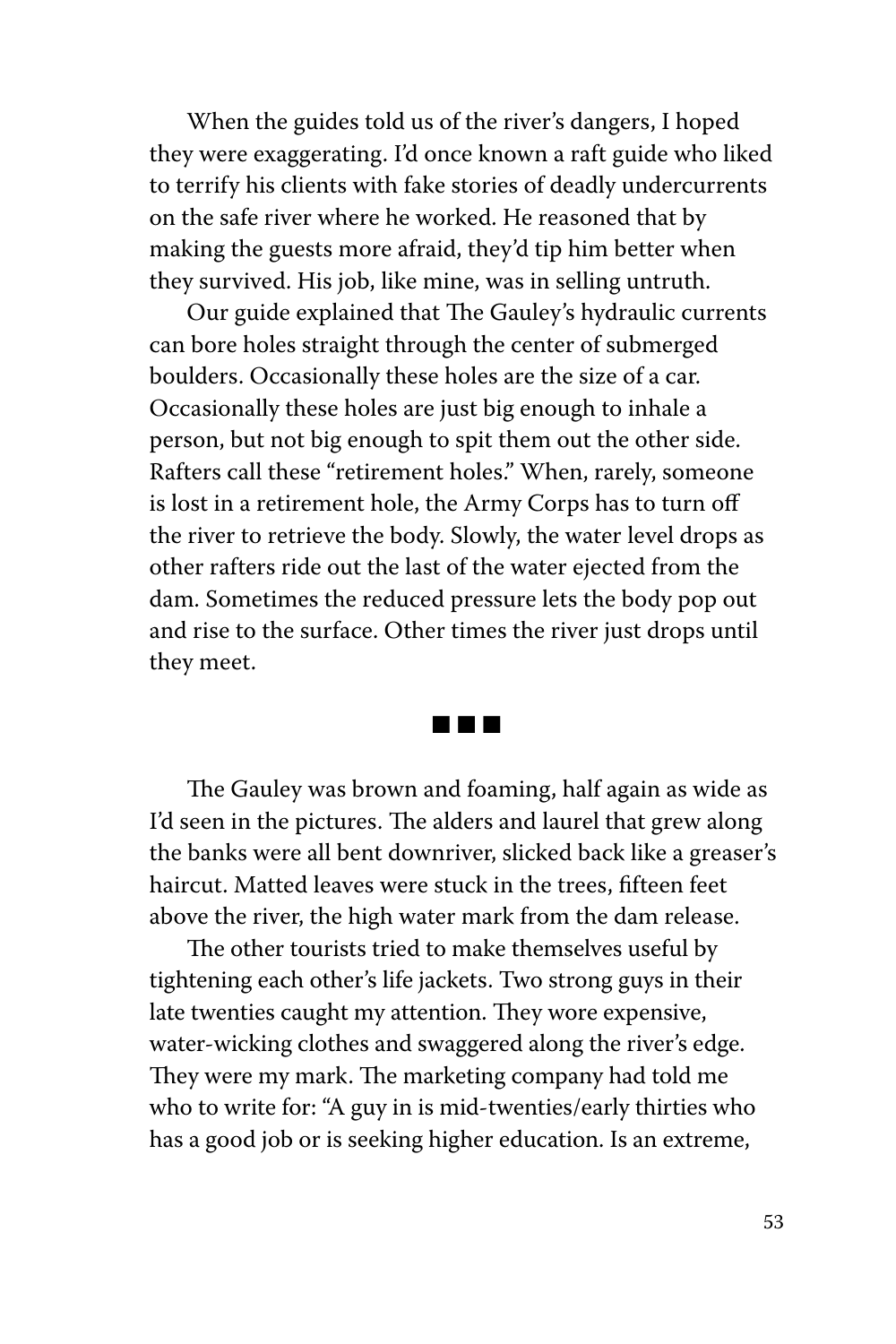thrill-seeker who enjoys adrenaline activities and wants to break up the monotony of adulthood. Doesn't hesitate to spend money to have a good time. Also attends concerts, initiates group outdoor trips, and paddles hard and parties harder."

One of the guys, I learned by eavesdropping, was in medical school. The other did something with clients and accounts. And what luck—these shmucks were to be in my boat. They were paying \$265.00 each for this.

I met the rest of my crew. The shmucks had each brought a quiet girlfriend, eyes heavy with mascara. Our guide was a big redhead named Derek and along with him was a guide-in-training. She was dressed in a shiny black neoprene wetsuit stretched tight against her large middle. She wore a white lifejacket and a black helmet with huge white stickers on the sides. The stickers looked like the eyespots some animals develop for protection. When she put the helmet on, she looked strikingly like an orca.

Together we carried the raft to the river's edge and hopped in. Derek walked us through the commands for paddling and told us we could call him by one of many names: Derek, D-rick, D-Rock, D-Bag or just D. I chose D-rick because the shmucks went with D-Rock.

And then it was time to party on the Gauley.

## ■ ■ ■

Psychologists say that most fears are learned through experience, family, culture, etc. There are a few, though, that are lodged deep in our genetic coding. Think: darkness, snakes, spiders, murky water. Brain scan technology illuminates this. When shown videos of brown, frothing rapids, something in your primitive brain lights up. I thought about this as we went through the first few rapids; I was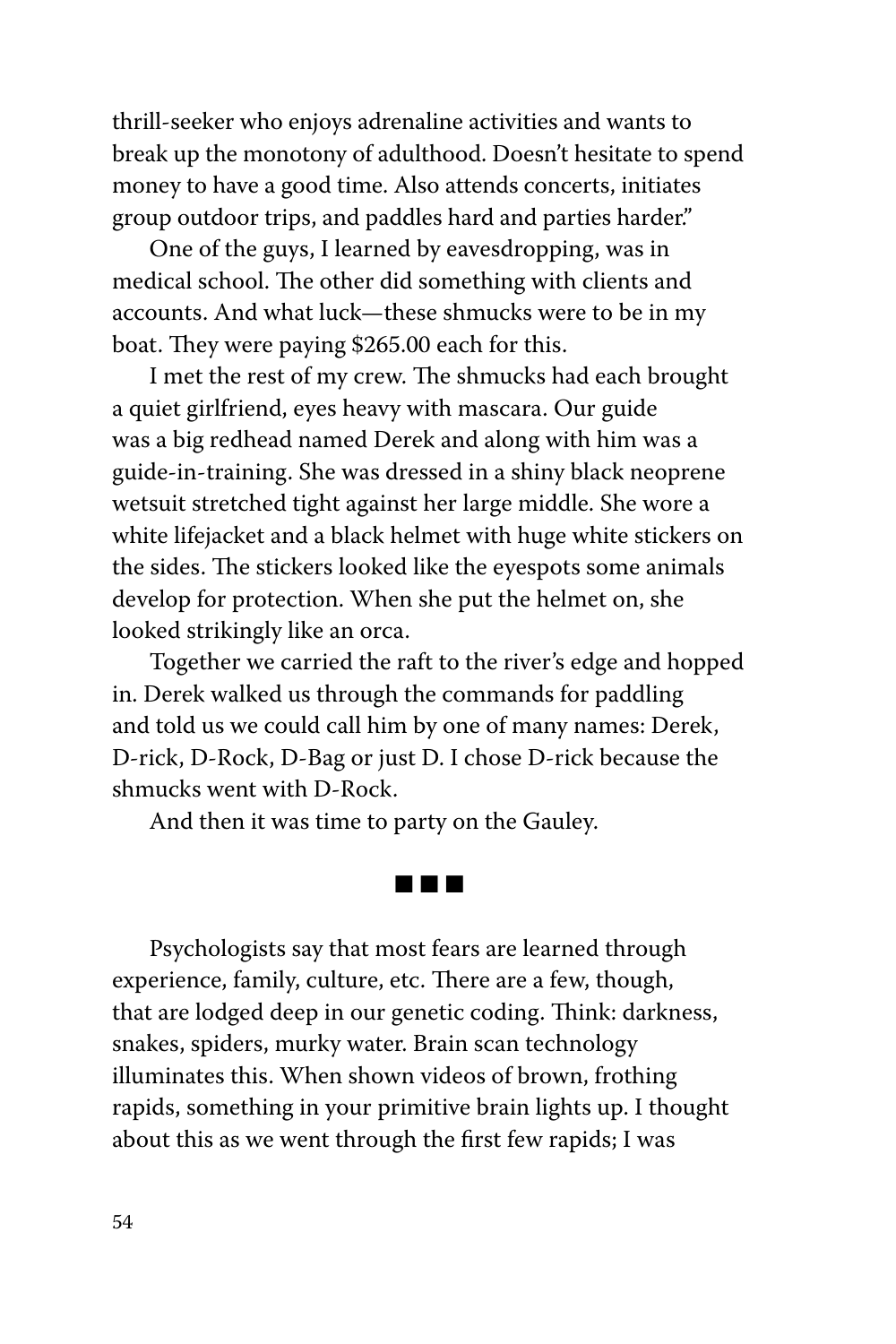supposed to be afraid. Choosing to be afraid was the point. But on our raft, one of the girlfriends seemed unable to quiet her raging medulla oblongata. Every time we hit whitewater she faked a loss of balance and threw herself to the center of the boat, away from the slippery edges where you sit to paddle. She thought she would be safer in the middle. And she was probably right. That is, until our raft went ass-over-tincups in the biggest rapid on the middle Gauley.

We were the second of the four boats to go through. The first had skirted the rapid to the right, missing the giant haystack of a wave that recirculated in the center of the river. We hit it dead center. The nose of the boat reared up like a wheelie gone awry. I saw foamy white, pale blue sky. An empty space where the schmucks were supposed to be.

I was in the boat, then the water. It was that immediate. Boat / water—the cold angry shock of it. I don't remember swimming. Or rising to the surface. Just waves and the upside-down raft next to me. I grabbed ahold and scanned the horizon for my crew. Nothing but river. The river was everything, everything and every direction.

When the boat reached a piece of steady water the world reappeared. I saw the guide-in-training holding onto the back of the raft, gagging water. D-Rick swam up from behind, climbed onto the flipped raft, attached a strap, and threw himself backward in the water, righting it. I kicked and pulled and scrambled back into the boat. The guide-in-training could not make it back in, so I pulled her back in like I'd been instructed beforehand. We fell backward into the raft and her face landed exactly in my crotch. Another raft had picked up the schmucks and their quiet girlfriends as they floated downriver. The fearful girlfriend had been knocked under by a recirculating current and she looked green in the face. The schmucks hooted and hollered about how much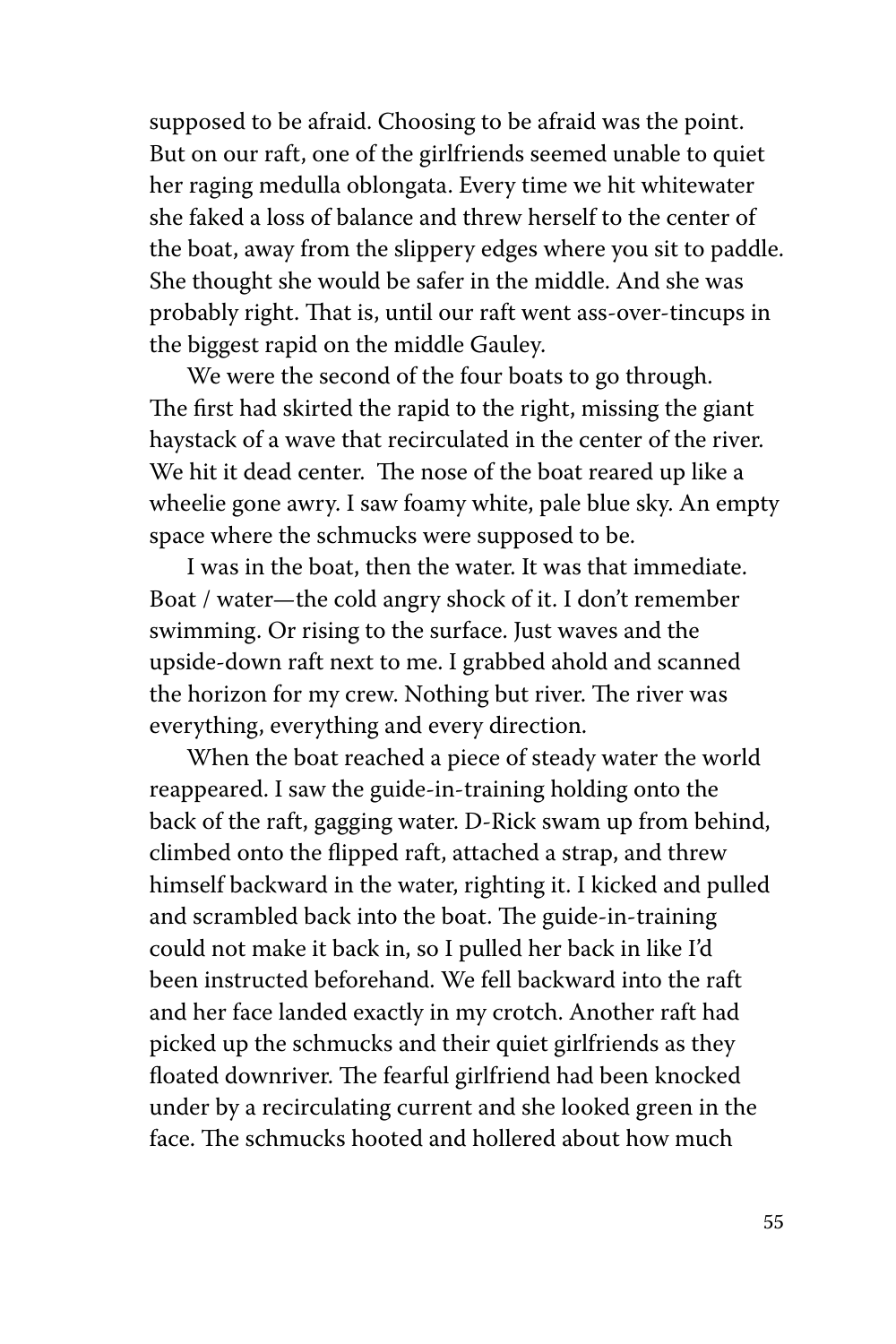fun they'd had. We picked them up from the other raft and collected our paddles from the slack water. I was shivering. Guide-in-training was still coughing up river. D-Rick said, "Well, that rapid's not the same as it used to be." The other guides were already heckling him.

We stopped at a sandbar for lunch and ate food fit for a Methodist potluck. Once dry, I began to feel the pull of the schmucks' enthusiasm. Fun-it had been fun. It felt authentic, or something like it. I knew the river was dammed, not wild, but for a minute I didn't care. The Army Corps had shaped the river, and I would shape a bullshit travelogue about it. So what. Justifications are everywhere if you look for them.

After lunch we paddled toward the last three rapids and the take-out, where, we were told, a cooler of beer waited. D-rick said that we were lucky because the church group didn't drink. There'd be more beer for us. The shmucks were grinning and a human color had returned to the scared girlfriend. The travelogue was already taking shape in my head. Something-something about a gathering of old college buddies, like the schmucks, who met each year to chase adrenaline. One of them could be a coward who finds his courage after taking a swim in the mighty Gauley River. His friends would pull him back into the boat, strengthening their bond and staving off the doldrums of adulthood. Ta-da.

But as we ran the rapids, I became my own story. The shmucks and girlfriends and I clanked our paddles in celebration. At one point I hooted woo-hooo, calling to the fake thing now becoming real.

We came to the last rapid and D-Rick warned us of an undercut rock on river-right. If you hit the water, he said, "Swim as hard as you possibly can towards river-left and don't stop until you hit the shore." We took the safe route and skirted the rapid to the left. The next boat canted sideways and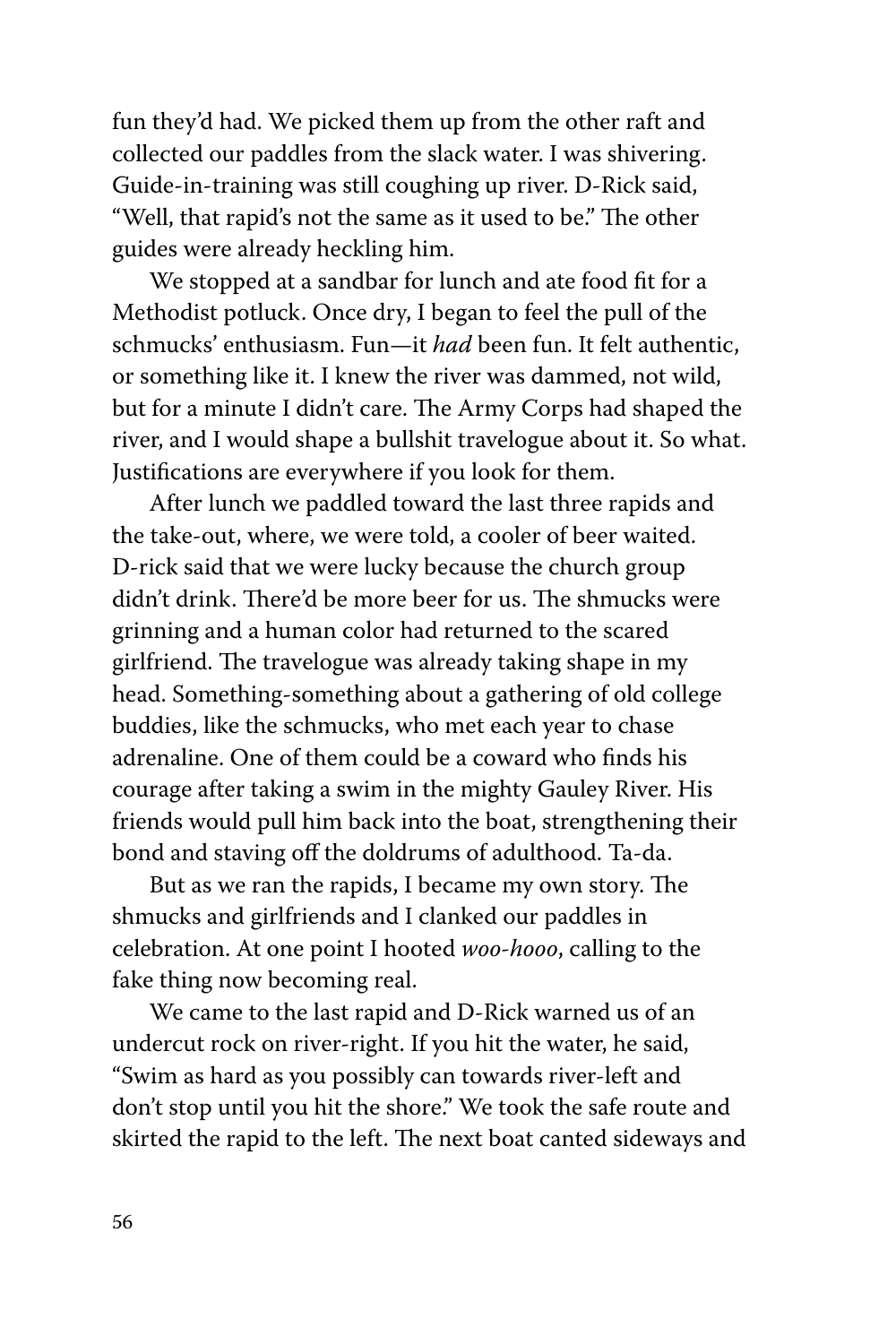nearly flipped. Two of the church group toppled in, one from each side of the boat. A heavy kid landed in the still water at river left. A muscular kid was sucked into the rapid. His helmet disappeared, reappeared, and went under again.

The guides blew their orange whistles. We scanned the water from the eddy downriver. Painful seconds passed. He popped up and was walloped through the waves. Towards river left, the heavy kid bobbed in the slack water like an apple. They told him to swim to shore and made for the muscular kid, who flailed ten yards downriver. When they got to him, he was screaming.

Their raft beached in a whirl of commotion. The muscular kid lay skyfaced on the floor of the boat, guides and church kids circling him. The medical-student schmuck jumped from

**Te guides blew their orange whistles. We scanned the water from the eddy downriver. Painful seconds passed.**

> our boat and thrashed through the knee-deep water toward him. D-rick told us to give them some room.

After a few minutes they lifted the kid up and walked him to the beach. His left arm was dislocated at the shoulder, deforming the silhouette of him against the sun. He wailed and babbled. Close by, the church group kneeled and prayed like a football team encircling an injured quarterback. I found the cooler and grabbed two beers. I opened one and placed the other in my upturned helmet that I'd nested in the crook of my arm, like a baby. The medical student-who I'd decided was not a schmuck—was taking charge of the kid's care, asking him calm questions about the scale of his pain. But the kid wouldn't answer questions. Instead, he talked about the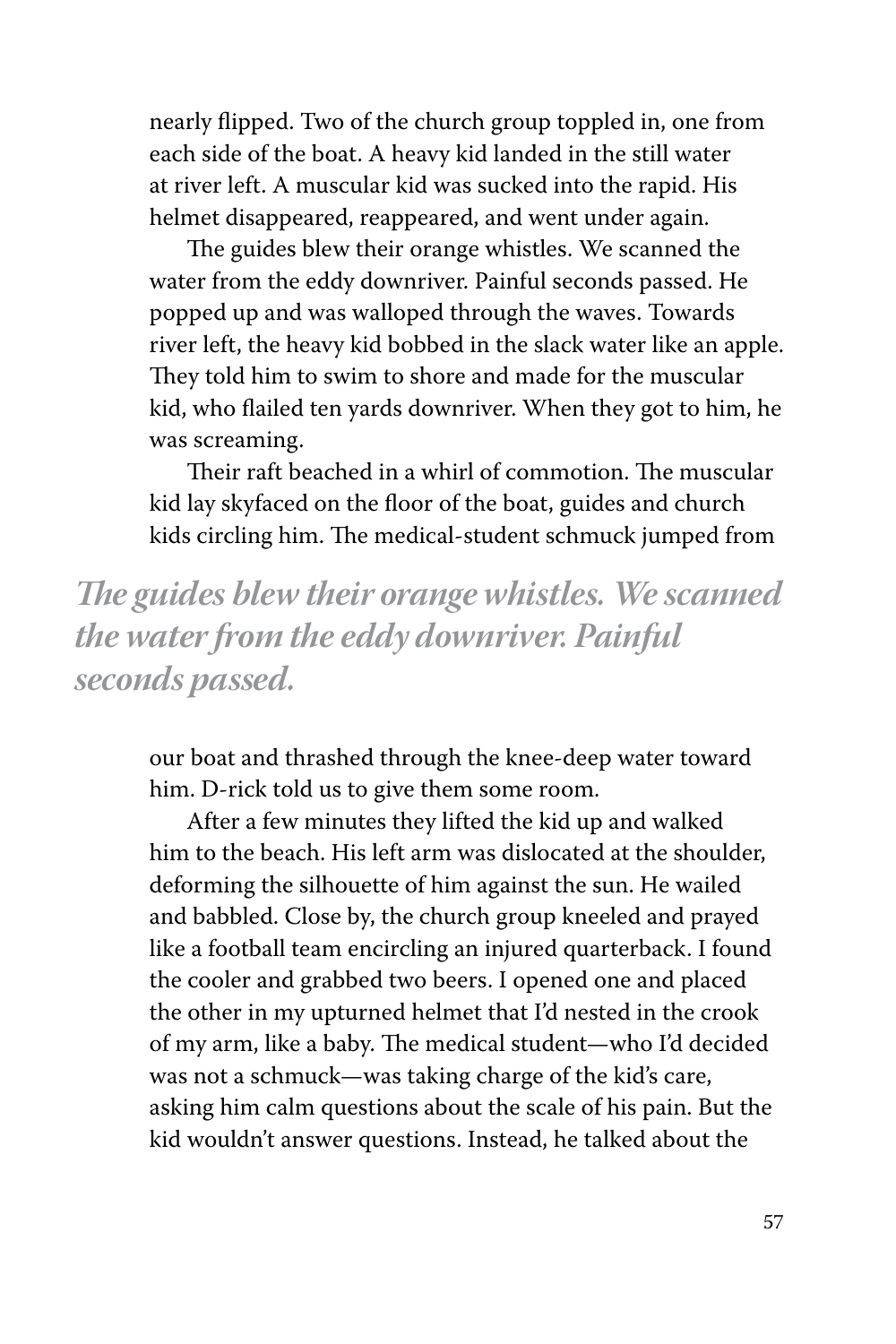undercut rock. He said he'd been pulled under it; he'd felt the rock on top him. And why had the hole spit him out? It was Jesus, Jesus had spared him. His face was streaked with tears.

Later, D-Rick told me what actually happened. The kid was likely thrust down to the river bottom by an undercurrent. When he rose, arms lifted, he bashed into the underside of the raft, popping his shoulder. He'd been nowhere near the retirement hole. They spent thirty minutes trying to convince the kid to let them set the dislocated shoulder. The church buddies whispered among themselves and thanked god. It was all incredibly awkward. By the riverbank, I heard one of the church kids say, "He needs to stop being such a pussy and get on with this." Eventually they did set the socket, and we all heard the scream.

Because of the flooding, the dirt road from the river was a pitted mess that took forty minutes to climb. Some homes along the road were still without their power lines. One was missing its bridge. We hit a pothole and the kid's shoulder dropped from its socket. They set it. It happened again. Each time we sat in silence, slurping beers over the thrumming engine. The kid sobbed as the medical student adjusted his makeshift sling.

When we finally hit blacktop, we all started chatting.

The travelogue took me ninety minutes to write. I did it as soon as I got home, and a few days later I made small revisions when the company said it should be "more positive."

■ ■ ■

It would take a week before I began to churn with the hypocrisy, the questioning. After my check was deposited and my sunburn had molted, I would sit with the moths on my porch and work to extract some selfish meaning. Something